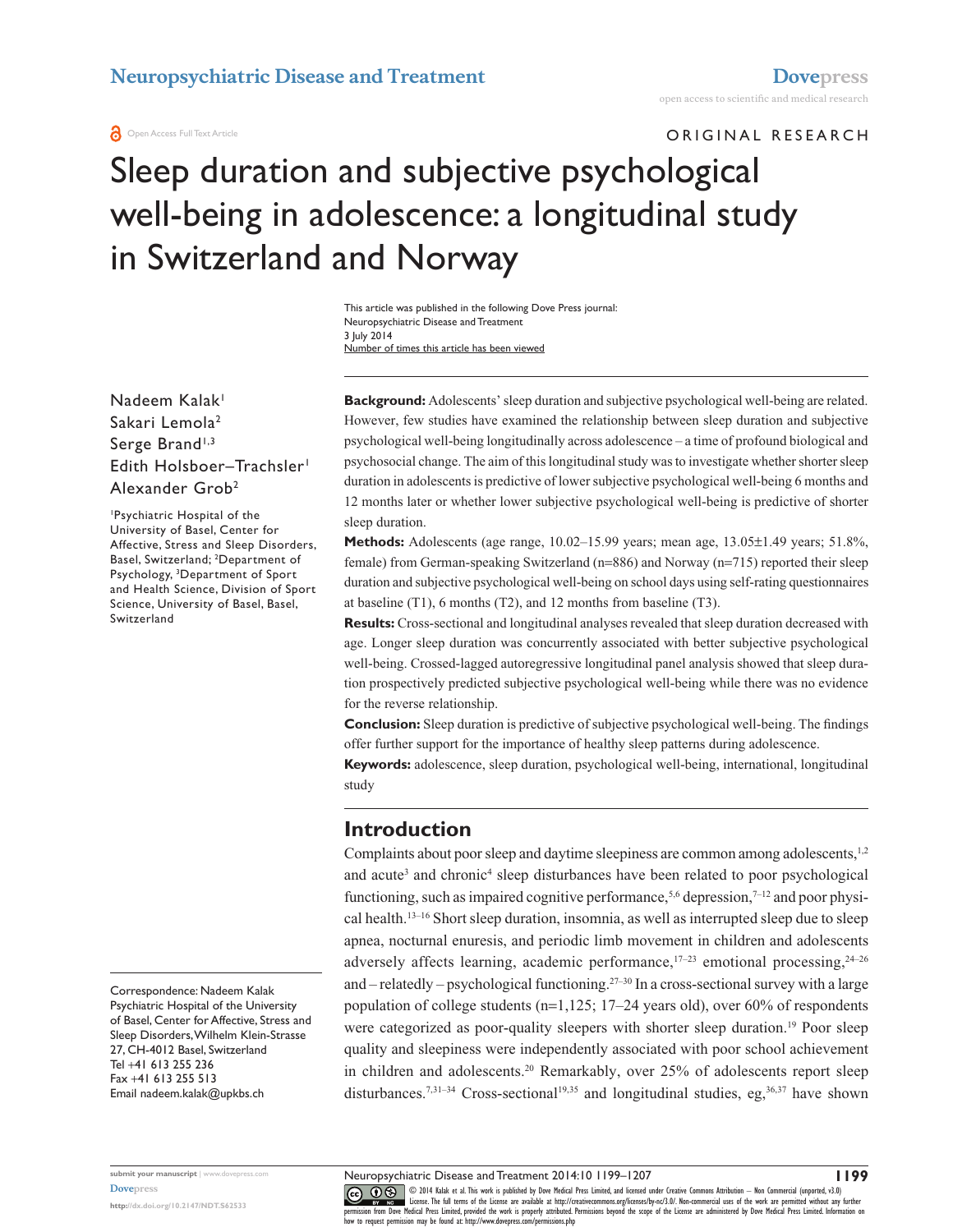that acute and chronic sleep disturbances persist over time, which may compromise adolescents' mental and physical health in the long run.

Although older adolescents of 15–16 years still require approximately 9 hours of sleep on average per night as do younger adolescents of around  $10-11$  years,  $38-40$  a wealth of studies shows that average sleep duration decreases significantly across adolescence.<sup>22,41-44</sup> Several factors may be responsible for this decrease, including: physical maturation; psychological factors; social factors, such as decreasing supervision by parents and increasing importance of peer relations; and issues related to education and training, involving pressure related to academic achievement, homework, vocational issues, and extracurricular activities.27,28,38,39,45

Taken together, the pattern of published evidence suggests that sufficient sleep during adolescence is related to adolescents' psychological well-being. Although there are numerous studies of the relationship between sleep and poor mental health, longitudinal studies focusing on the relationship between sleep duration and positive aspects of functioning, such as psychological well-being, are scarce.<sup>46</sup> An exception is a 3-year longitudinal study of 2,259 students aged 11–14 years that showed that depressive symptoms and low self-esteem were predicted by short sleep.<sup>47</sup> Positive psychological well-being involves both cognitive and affective aspects.48 Cognitive aspects include evaluations of whether one's life is on the right track and whether one has a positive attitude toward one's future. Affective aspects include whether one experiences positive emotions and joy in life as well as an absence of negative affect and symptoms of mental distress.48

The present study extends upon previous research in two respects. First, we studied interrelations between sleep schedules and subjective psychological well-being (SPW) across three time points of measurement testing for both directions of prediction. The measurement points were each separated by 6 months (data were collected in May, November, and again in May). Second, we tested whether associations between sleep duration and SPW are different between age groups. We therefore divided the sample into three age categories: 10–11 year olds; 12–13 year olds; and 14–15 year olds. Sleep duration and SPW were assessed in two large samples of adolescents from Switzerland and Norway. Although both countries are examples of Western cultures, they, for instance, differ markedly with regard to day length in May and November, which may be associated with sleep patterns and SPW.32

# **Methods Participants**

In total, 2,703 adolescents provided data on at least one measurement time point. A total of 1,601 adolescents (age range at T1, 10.02–15.99 years; mean age, 13.05–1.49 years; 51.8% females) from two different European countries (Switzerland, n=886; Norway, n=715), and from a socioeconomically diverse sample provided complete data across all three measurement waves (T1, n=2,330; T2, n=2,094; T3, n=2,061. As data were assessed during school lessons with school classes, it is possible that, for instance, some participants provided no data at T1 but at a later assessment time). Comparing adolescents with complete data with the ones with incomplete data revealed that participants with complete data were younger (*F*[1; 2,520]=29.1; *P*<0.001), more often female  $(\chi^2[1]=10.23; P=0.001)$ , had higher levels of SPW at T1 (*F*[1; 2,363]=23.55; *P*<0.001), and at T2  $(F[1; 2, 139] = 17.80; P < 0.001)$ , as well as longer sleep duration at T1  $(F[1; 2,340] = 116.04; P < 0.001)$ . The two nations did not differ with regard to the probability of having complete data (*χ*²[1]=0.22; *P*=0.88). Furthermore, the two national groups differed with respect to age (F[1;  $2520$ ]=37.65;  $P<0.001$ ); the Swiss sample mean age was 13.34±1.54 years; the Norwegian sample mean age was 12.97±1.50 years). Sex distribution was not significant  $(\chi^2[1] = 0.16; P = 0.69)$ . The grades sampled were from fourth to ninth; these school years are compulsory in both countries. Socioeconomic status was: 31%, upper class; 37%, middle class; and 32%, working class. The majority of adolescents lived with both parents (n=2,132; 80%),  $18\%$  (n=480) with their mothers only, and just  $2\%$  (n=53) with their fathers only.

#### Procedure

Participants were recruited by advertisements in the local schools in the canton of Bern, located in the Germanspeaking part of Switzerland, and in Bergen (Norway). The first wave of the investigation took place in early summer (May, T1), followed by further waves after 6 months in early winter (November, T2), and again 6 months later in early summer (May, T3). Each assessment took place in the classroom during a school lesson. All participants and their parents gave informed consent regarding study participation. The study followed the ethical principles required by the home institution of the study (the University of Bern, Switzerland) and laid down in the Declaration of Helsinki and was financially supported by the Swiss National Science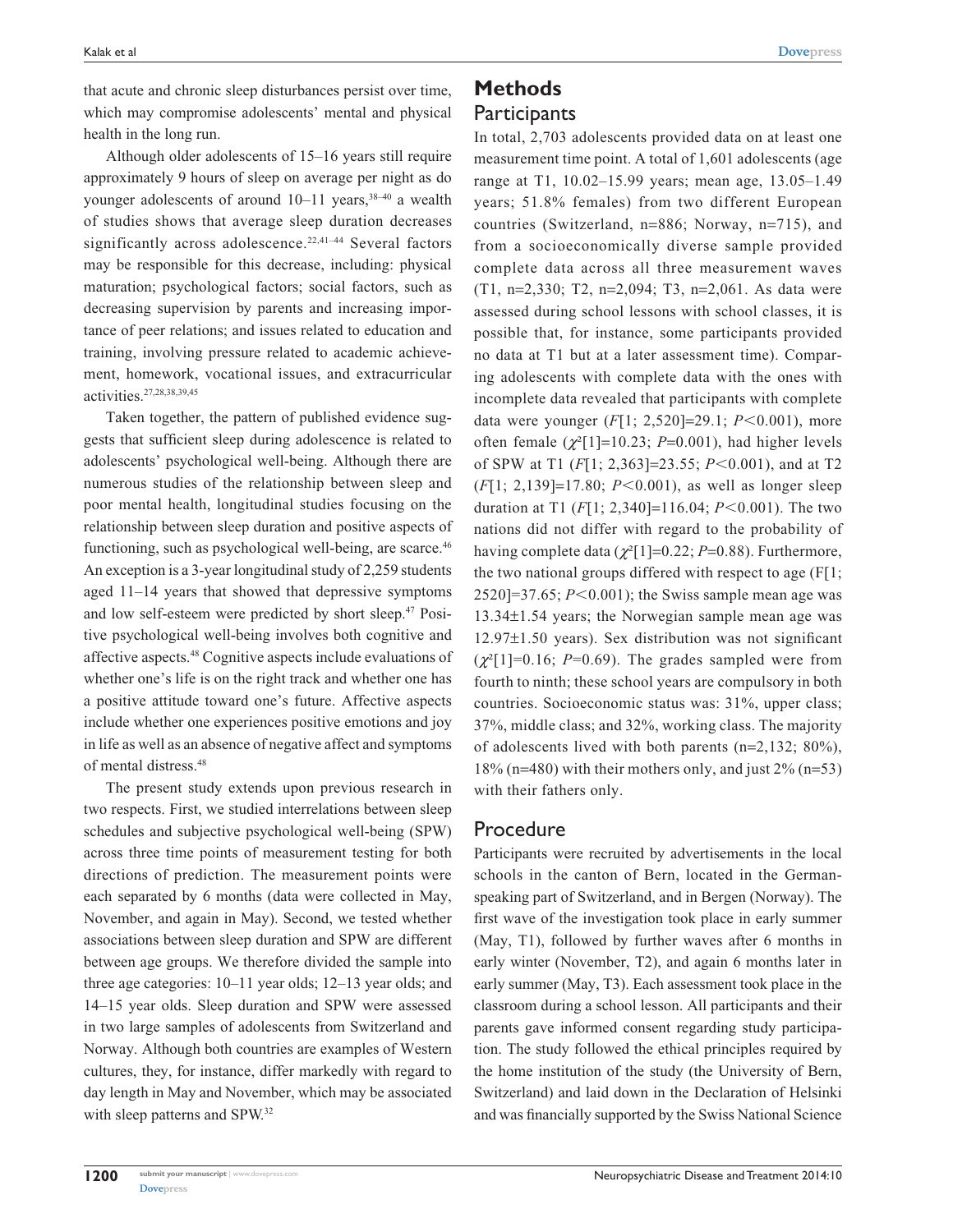Foundation (Nationales Forschungsprogramm 33 [NFP-33]; project number, 4033-35779).

### **Materials** Self-assessment of SPW; Bern well-being questionnaire for adolescents

The present study used five items from the Bern well-being questionnaire for adolescents (BFW/J)-subscale. One item was: "Positive attitude towards life", such as "My future looks good", and "I enjoy life more than most of the other people". Four items from the BFW/J-subscale included: "Joy in life", such as "Did it occur in the past few weeks that you were pleased because you had achieved something?" or "Did it occur in the past few weeks that you were pleased because other people liked you?" Answers were given on four-point rating scales with 1= "not at all" and 4= "completely". To increase reliability, the nine items were combined to build a score of subjective psychological well-being. Cronbach's alpha of this score was 0.77 at T1, 0.81 at T2, and 0.82 at T3, which represents good internal consistency.

### Sleep duration on weekdays

Sleep duration on weekdays was assessed with two items asking for time in bed before school days and time of getting up on school days. The participants had to fill in the respective clock times. Sleep duration was calculated by the difference between bed and getting up time.

## Statistical analysis

To assess relationships between sleep duration and SPW in different age groups, we divided participants into three age groups representing very early adolescence: (ages 10–11 years; mean age, 11.20±0.50 years); late early adolescence (ages 12– 13 years; mean age, 12.96±0.56 years); and early middle adolescence (ages 14–15 years; mean age, 14.94±0.54 years).

To compare differences in SPW and sleep duration between countries, age groups, and across the three waves, two analyses of variance (ANOVAs) for repeated measures were computed with the factors country (Switzerland versus Norway), age group ("10 to 11 year olds" versus "12 to 13 year olds" versus "14 to 15 year olds"), and assessment time (T1, baseline; T2, 6 months from T1; and T3, 12 months from T1). Additionally, Pearson's correlations between sleep duration and SPW were computed separately for the three age groups and the three assessment times. To test longitudinal relations between sleep duration and SPW controlling for the initial levels of these constructs, a crossed-lagged autoregressive longitudinal panel model was employed. This model specifies autoregressive paths (each construct is regressed on its level at the preceding measurement wave), crossed-lagged paths (each construct is regressed on the other construct's level at the preceding measurement wave), as well as correlations between the two constructs (or their residuals) on the concurrent measurement wave. This model was estimated separately for the three age groups applying multi-group comparison and the  $\chi^2$  difference test. For paths that were not significantly different between the three age groups as indicated by the  $\chi^2$  difference test, the paths were set equal across groups.

An alpha of  $P<0.05$  was accepted as a nominal level of significance. All statistical computations were performed with IBM SPSS® (IBM Corporation, Armonk, NY, USA) and AMOS® 19 for Windows (Amos Development Corporation, Spring House, PA, USA). Missing values were not imputed for analyses conducted with SPSS® (ANOVA for repeated measures, correlations), while analyses conducted with the AMOS® applied estimation of missing values by the full information maximum likelihood method.

# **Results**

## Descriptive statistics for the course of sleep duration and SPW across adolescence

There were no significant differences between males and females in SPW (*F*[*df*=1]=3.65; *P*=0.06) or sleep duration (*F*[*df*=1]=0.66; *P*=0.42). Repeated measures ANOVA revealed that sleep duration decreased with age in crosssectional analysis (ie, analyses comparing the age groups;  $[F{2; 1,584}$ =532.23; *P*<0.001]) and longitudinal analysis (analysis of the trend across the measurement points; [*F*{2; 1,583}=276.07; *P*<0.0010]). Sleep duration was shorter in Norway than in Switzerland (*F*[1; 1,584]=39.94; *P*<0.001). Age-group X measurement time, country X measurement time, country X age group interactions, and the three-way interaction country X age-group X measurement time were not significant  $(P>0.10)$ . Table 1 provides descriptive statistics for sleep duration by countries (Switzerland and Norway), age groups ("10–11 year olds", "12–13 year olds", and "14–15 year olds"), and across the three measurement points (T1, T2, and T3). The decline in sleep duration across adolescence is reflected by a decline from 10.00 hours and 9.82 hours among the 10–11 year olds at T1 in Switzerland and Norway, respectively, while the 14–15 year olds slept 8.36 hours and 8.01 hours at T3 in Switzerland and Norway. Inspection of effect sizes of the decline in sleep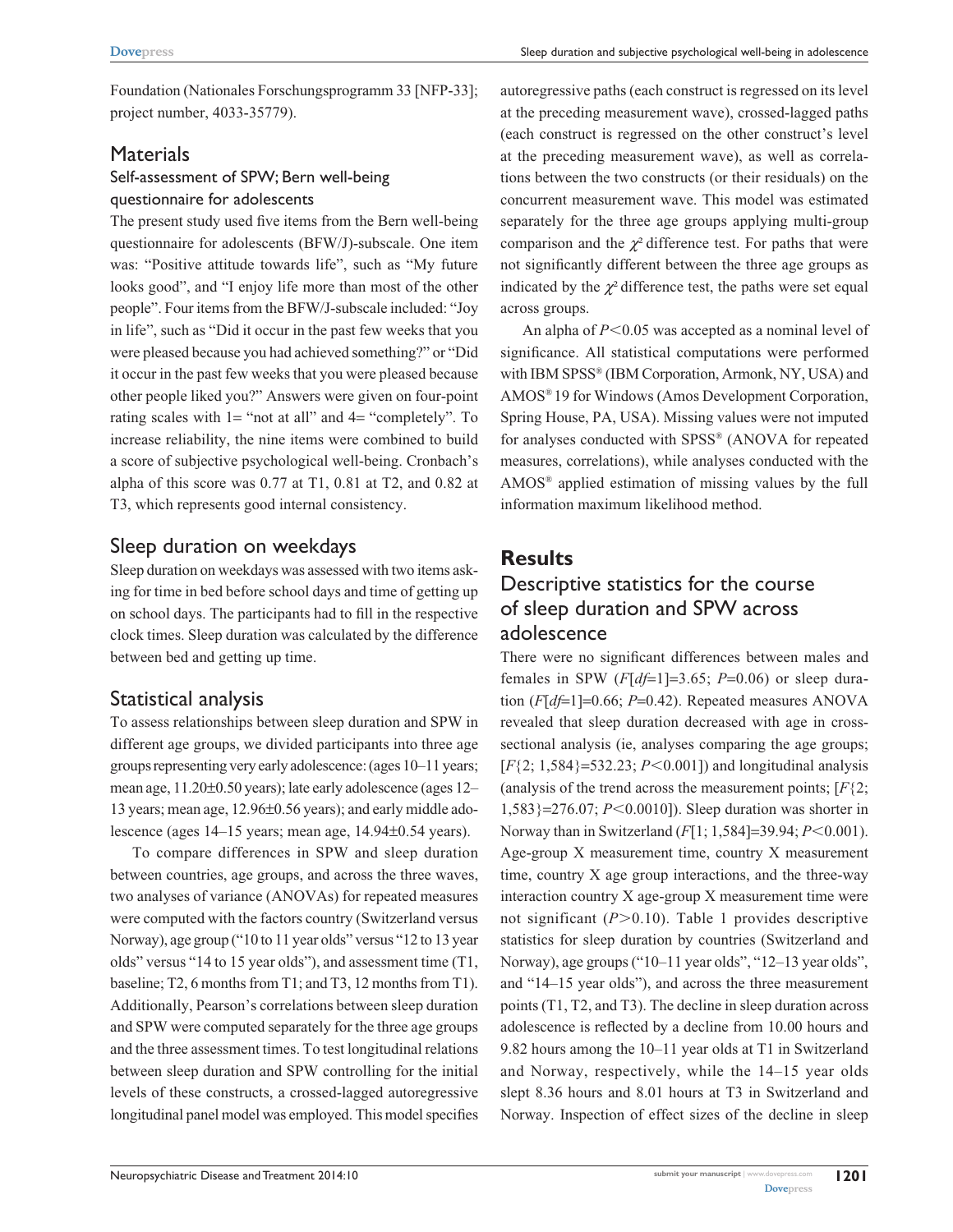|     | three measurement time points $(T1, T2,$ and $T3)$                                                      |                          |                |                    |                |                       |                 |                   |            |                   |            | Table I Description of sleep duration and subjective psychological well-being, separated by: CH and N; age groups (I, 10–11 year olds; II, 12–13 year olds; III, 14–15 year olds); and the                                     |            |
|-----|---------------------------------------------------------------------------------------------------------|--------------------------|----------------|--------------------|----------------|-----------------------|-----------------|-------------------|------------|-------------------|------------|--------------------------------------------------------------------------------------------------------------------------------------------------------------------------------------------------------------------------------|------------|
| Age | Country                                                                                                 | ᄅ                        |                | 72                 |                | Ľ                     |                 | Between TI and T2 |            | Between T2 and T3 |            | Over TI and T3                                                                                                                                                                                                                 |            |
|     |                                                                                                         | M (min)                  | G              | M (min)            | <b>GS</b>      | M (min)               | GS              | f(d)              | <b>b/d</b> | f(d)              | <b>b/d</b> | f(d)                                                                                                                                                                                                                           | <b>b/d</b> |
|     | Sleep duration                                                                                          |                          |                |                    |                |                       |                 |                   |            |                   |            |                                                                                                                                                                                                                                |            |
|     | 공                                                                                                       | 600                      | 38             | န္တ                | ᡩ              | 574                   | 39              | 2.82(211)         | 0.005/0.22 | 8.81 (248)        | 0.000/0.4  | 8.66 (201)                                                                                                                                                                                                                     | 0.000/0.68 |
|     | Z                                                                                                       | 589                      | $\frac{45}{5}$ | 583                | 4              | $\overline{57}$       | $\overline{37}$ | 3.05(281)         | 0.003/0.13 | 6.37(283)         | 0.000/0.3  | 8.20 (284)                                                                                                                                                                                                                     | 0.000/0.45 |
|     | 공                                                                                                       | 563                      | $\frac{4}{3}$  | 55                 | $\frac{4}{5}$  | 537                   | $rac{5}{9}$     | 4.96 (360)        | 0.000/0.25 | 8.36 (440)        | 0.000/0.25 | 6.41 (370)                                                                                                                                                                                                                     | 0.000/0.45 |
|     | Z                                                                                                       | 550                      | \$             | 로                  | $\overline{4}$ | 522                   |                 | 4.58 (368)        | 0.000/0.19 | 8.70 (321)        | 0.000/0.39 | 12.01(331)                                                                                                                                                                                                                     | 0.000/0.56 |
| ≡   | 공                                                                                                       | 518                      | $\frac{4}{3}$  | 516                | $\overline{4}$ | 502                   | 42              | 3.83 (364)        | 0.001/0.04 | 7.82 (375)        | 0.000/0.35 | 9.47 (359)                                                                                                                                                                                                                     | 0.000/0.38 |
|     | Z                                                                                                       | 502                      | ᆱ              | 497                | SO             | $\frac{1}{9}$         | 52              | 2.51(191)         | 0.013/0.10 | 5.01(171)         | 0.000/0.33 | 5.23 (175)                                                                                                                                                                                                                     | 0.000/0.42 |
|     |                                                                                                         | $F(2; 2, 178) = 534.64;$ |                | $F(2; 2,072)=43$   | 39.69;         | $F(2; 2,024)=347.36;$ |                 |                   |            |                   |            |                                                                                                                                                                                                                                |            |
|     |                                                                                                         | P < 0.001                |                | P < 0.00           |                | P < 0.00              |                 |                   |            |                   |            |                                                                                                                                                                                                                                |            |
|     | Subjective psychological well-being                                                                     |                          |                |                    |                |                       |                 |                   |            |                   |            |                                                                                                                                                                                                                                |            |
|     | 공                                                                                                       | 3.40                     | 0.44           | 3.35               | 0.46           | 3.34                  | 0.45            | .22(212)          | 0.23/0.11  | 0.02(256)         | 0.99/0.03  | 2.08 (215)                                                                                                                                                                                                                     | 0.04/0.15  |
|     | Z                                                                                                       | 3.44                     | 0.43           | 3.35               | 0.47           | 3.27                  | 0.50            | 3.22 (295)        | 0.00/0.20  | 3.78 (296)        | 0.0000.17  | 6.21 (296)                                                                                                                                                                                                                     | 0.00/0.36  |
|     | 공                                                                                                       | 3.31                     | 649            | 3.28               | 0.48           | 3.24                  | 0.52            | 1.22(363)         | 0.22/0.06  | 2.02 (457)        | 0.04/0.07  | 2.60 (378)                                                                                                                                                                                                                     | 0.01/0.13  |
|     |                                                                                                         | 3.29                     | 0.48           | 3.20               | 0.51           | 3.09                  | 0.52            | 4.64 (383)        | 0.00/0.18  | 5.60 (335)        | 0.0000.20  | 8.19 (342)                                                                                                                                                                                                                     | 0.000.39   |
| Ξ   | 공                                                                                                       | 3.23                     | 0.48           | 3.25               | 0.53           | 3.22                  | 0.56            | .05(371)          | 0.30/0.05  | 1.14(386)         | 0.26/0.05  | 0.16(366)                                                                                                                                                                                                                      | 0.87/0.01  |
|     | Z                                                                                                       | 3.19                     | 0.48           | $\frac{2}{3}$      | 0.54           | 3.06                  | 0.54            | $(61)$ $64$ .     | 0.14/0.13  | 0.57 (173)        | 0.57/0.11  | 2.50 (175)                                                                                                                                                                                                                     | 0.01/0.25  |
|     |                                                                                                         | $F(2; 2, 198) = 32.47;$  |                | $F(2; 2, 103) = 1$ | 73;            | $F(2; 2,066)=12.43;$  |                 |                   |            |                   |            |                                                                                                                                                                                                                                |            |
|     |                                                                                                         | P < 0.001                |                | P < 0.00           |                | P < 0.00              |                 |                   |            |                   |            |                                                                                                                                                                                                                                |            |
|     | ife" and "Joy in life". Rating scales with higher mean values reflect greater psychological well-being. |                          |                |                    |                |                       |                 |                   |            |                   |            | Notes: Cohen's d=0.2-0.49, little effect: d=0.5-0.79, middle effect: d>0.8, large effect: Subjective psychological well-being was measured with the Bern well-being questionnaire for adolescents (BFW/J)-subscales: "Positive |            |
|     | age, 14.9 years; min, minutes.                                                                          |                          |                |                    |                |                       |                 |                   |            |                   |            | Abbreviations: M, mean; SD, standard deviation; CH, Switzerland; N, Novery, T1, baseline in M3r, T2, November (6 months after T1); T3, (12 months after T1, again in May); I, mean age, 11.2 years; II, mean age, 13.0 years;  |            |

**1202**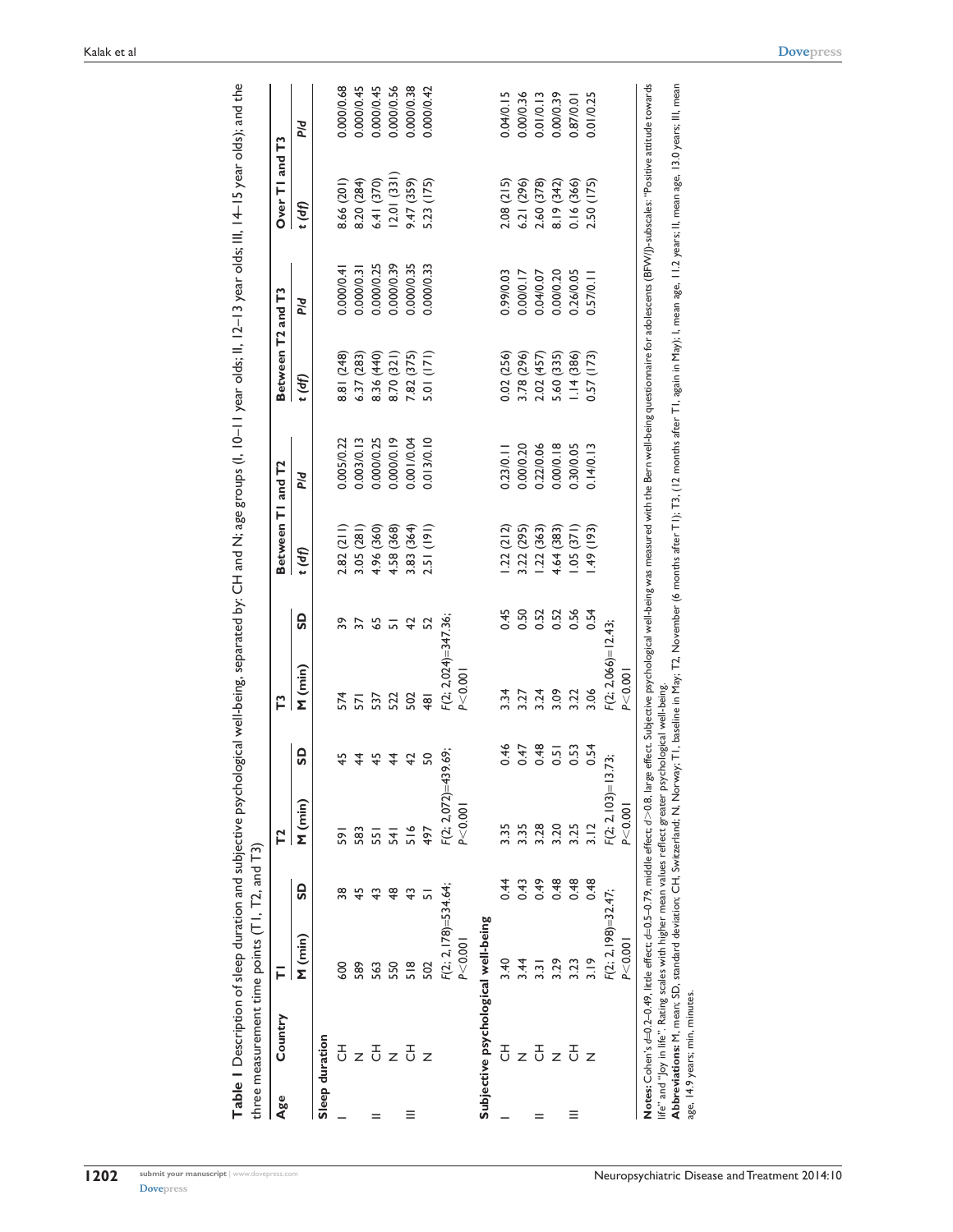duration in both countries and all age groups indicated a considerably stronger decrease (ie, double the size or more) in the period from November–May than in the period from May–November (with the exception of the 12–13 year olds in Switzerland).

SPW also decreased with age in cross-sectional  $(F[2; 1,652] = 18.87; P < 0.001)$  and longitudinal analyses (*F*[2; 1,652]=39.44; *P*<0.001). SPW was lower in Norway than in Switzerland (*F*[1; 1,652]=10.93; *P*<0.001). Moreover, the age-group X measurement time interaction was significant (*F*[2; 1,652]=3.90; *P*=0.02; indicating a stronger decline among the 12–13 year olds than in the younger and older age groups), as was the country X measurement time interaction  $(F[2; 1, 651] = 8.47; P < 0.001$ ; indicating a stronger decline among Norwegian adolescents) while the country X age-group interaction and the three-way interaction were not significant  $(P>0.10)$ .

### Analysis of relationship between sleep duration and SPW

Table 2 gives the zero-order correlations between sleep duration and SPW in the three age groups. Concurrent correlations between sleep duration and SPW were significantly positive indicating higher levels of SPW among adolescents with longer sleep duration with the exception of concurrent correlations among the 10–11 year olds at T1 and among the 14–15 year olds at T3.

The longitudinal path analysis is displayed in Figure 1. The paths could be set equal across the three age groups (indicating similarity of the path coefficients in the three age groups) with the exception of the path from sleep duration at T2 on sleep duration at T3, which could only be set equal between the younger two age groups (fit indices for the model allowing this path to vary between the oldest age group and the two younger groups: *χ*²[23]=28.01; *P*=0.22, root mean square error of approximation =0.007; fit indices for comparison with the model which additionally sets this path equal across all age groups:  $\chi^2$ [1]=23.35;  $P<0.001$ ). Generally, the stabilities of sleep duration and SPW from T1 to T2 to T3 were high to very high. Among the crossed lagged paths (the paths between the constructs of sleep duration and SPW across time points), only the path from sleep duration at T1 to SPW at T2 was significant indicating a positive relation between sleep duration at T1 and SPW at T2. This path was of equal strength in the three age groups; however, it represents a quite small effect size.

### **Discussion**

Regarding the relationship between sleep duration and SPW, our findings echo evidence from numerous studies that have confirmed an association between adolescents' sleep duration and subjective psychological well-being.<sup>19,35,49-52</sup> Our findings indicate that sleep duration is a longitudinal predictor of SPW. The findings show that affect regulation is compromised by short sleep.<sup>24</sup> However, the size of the effect was weak when SPW at baseline was controlled. Moreover, the effect was not consistent across all measurement time points.

By contrast, our findings do not indicate that SPW is a longitudinal predictor of sleep duration. The pattern of results extends upon previous findings in showing that the relationship between sleep duration and SPW across one year is very similar in the three age groups of very early adolescents (10–11 year olds), late early adolescents (12–13 year olds), and early middle adolescents (14–15 year olds).

| Table 2 Correlations between sleep duration and subjective psychological well-being, separated by the three age groups (I, 10–11 year |  |
|---------------------------------------------------------------------------------------------------------------------------------------|--|
| olds; II, 12–13 year olds; III, 14–15 year olds) and three measurement time points (T1, T2, and T3)                                   |  |

| <b>SPW</b> |                | Cronbach's alpha | Sleep duration |                |          |
|------------|----------------|------------------|----------------|----------------|----------|
|            |                |                  | ΤI             | T <sub>2</sub> | T3       |
|            | ΤI             | 0.73             | 0.05           | 0.07           | 0.04     |
|            | T <sub>2</sub> | 0.78             | $0.12**$       | $0.11*$        | $0.09*$  |
|            | T3             | 0.82             | $0.11*$        | $0.10*$        | $0.10*$  |
| Ш          | T١             | 0.78             | $0.14**$       | $0.09*$        | $0.10**$ |
|            | T <sub>2</sub> | 0.80             | $0.12**$       | $0.14**$       | $0.08*$  |
|            | T3             | 0.82             | $0.12**$       | $0.09**$       | $0.12**$ |
| Ш          | ΤI             | 0.79             | $0.20**$       | $0.10*$        | $0.10*$  |
|            | T <sub>2</sub> | 0.85             | $0.19**$       | $0.13**$       | $0.16**$ |
|            | T3             | 0.84             | $0.12**$       | $0.09*$        | 0.06     |

Notes: \**P*<0.05. \*\**P*<0.01. Higher means reflect a more positive SPW.

**Abbreviations:** T1, baseline in May; T2, in November (6 months after T1); T3, May (12 months after T1); I, mean age, 11.2 years; II, mean age, 13.0 years; III, mean age, 14.9 years; SPW, subjective psychological well-being.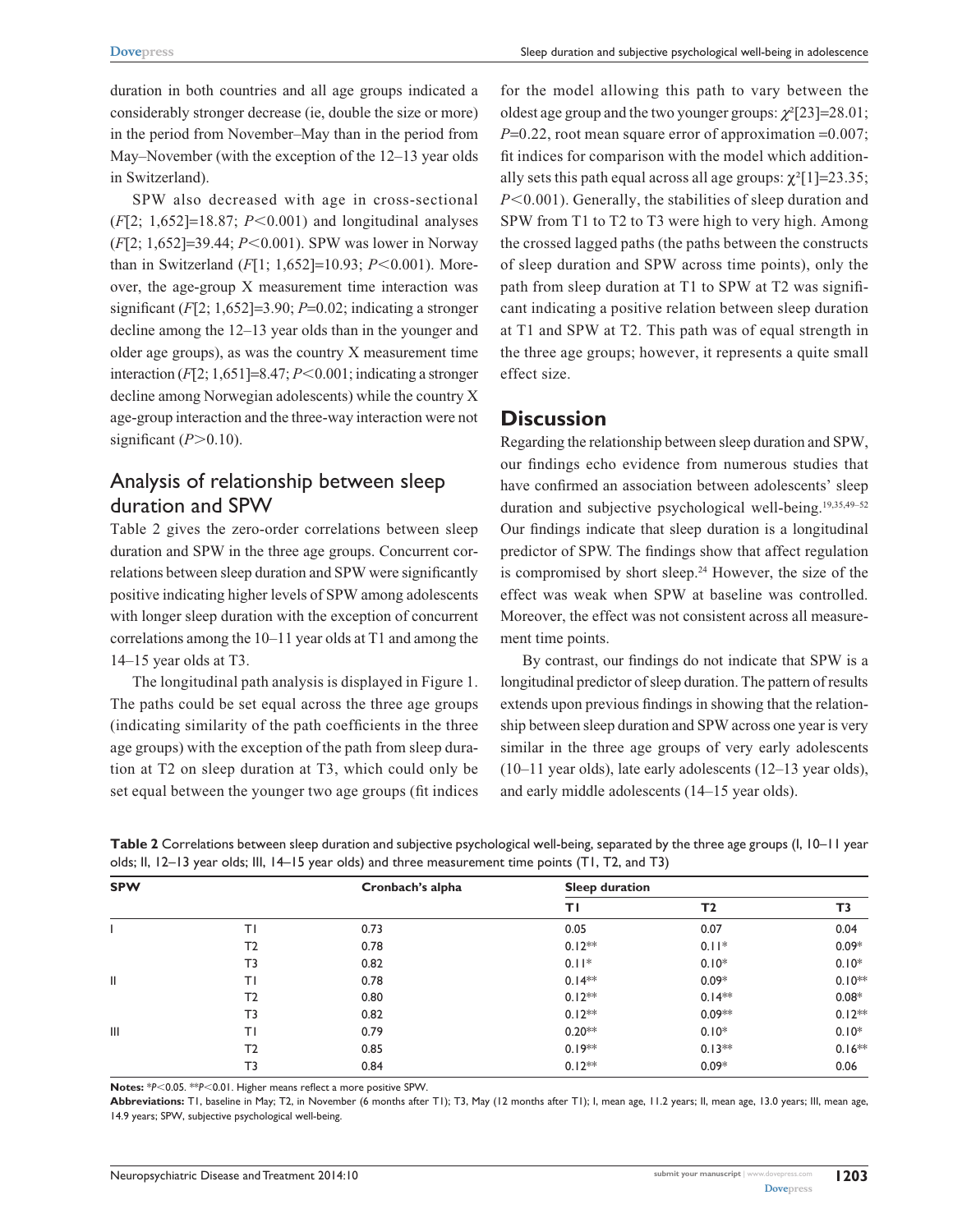

#### **Figure 1** Longitudinal path model.

**Notes:** Standardized estimates are displayed. Bold letters indicate that this path is significantly different for the respective age group. Fit indices for the displayed model set all paths equal across age groups, except for the path between sleep duration at T2 and sleep duration at T3 for the oldest age group: *χ*<sup>2</sup>=28.01; *d*f=23; *P*=0.215; RMSEA =0.007. Model comparison of the displayed model with the model setting all paths equal across age groups:  $χ²=23.35$ ; df=1:  $P<0.001$ . #P=0.08; \* $P<0.05$ ; \*\* $P<0.01$ ; \*\*\* $P<0.001$ . **Abbreviations:** RMSEA, root mean square error of approximation; I, 10–11 year olds; II, 12–13 year olds; III, 14–15 year olds; e, error term.

Regarding changes in sleep duration and SPW across adolescence our findings are consistent with the existing literature by showing that adolescents' sleep duration decreases with age.<sup>43,53</sup> Interestingly, the reduction in sleep duration was smaller between May (a month with already relatively long day length in the northern hemisphere) and November (a month with relatively short day length in the northern hemisphere) than between November and the following May. This difference might reflect a stronger need for sleep in November than in May possibly due to shorter day length. Sleep duration is associated with seasonal changes in day length;54–59 however, we did not find stronger seasonality of sleep duration in Norway than in Switzerland as one might have expected due to the more dramatic seasonal differences in day length in northern countries. While subjective psychological well-being decreased more from May–November than from November–May, this pattern was less pronounced and also inconsistent across subgroups.

Taken together, our findings add to the knowledge that the adolescents' sleep duration plays an important role for their subjective psychological well-being and may inform school counselors on the importance of adequate sleep duration for the adolescents' well-being. We note that, while the 10–13 year old adolescents on average still had the recommended sleep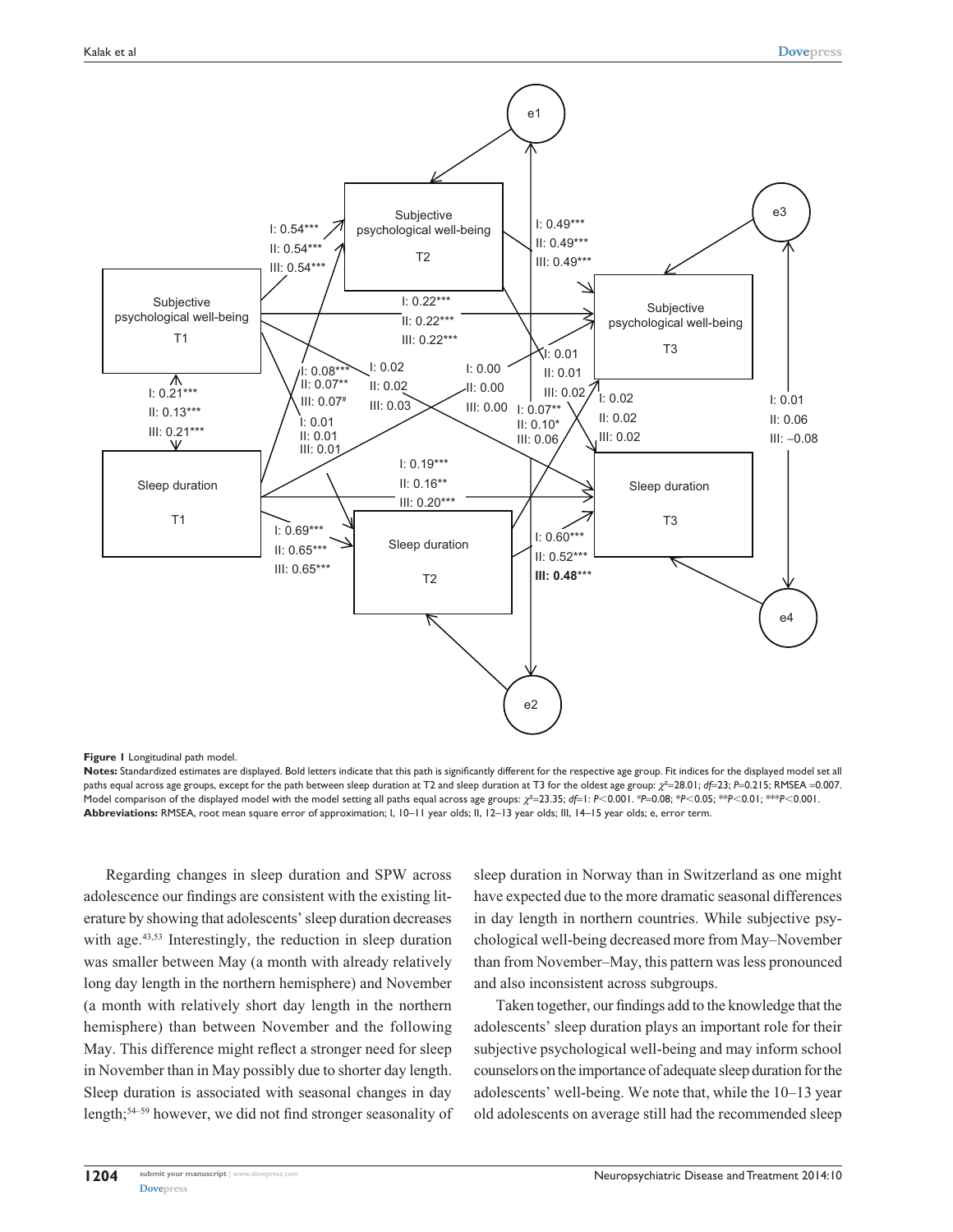duration of 9 hours on weekday nights, $40,60$  sleep duration was on average shorter for the 14–15 year olds although they still require the same amount of sleep as their younger peers.<sup>40</sup> We believe that both adolescents' and parents' education in sleep hygiene should be promoted, especially for older adolescents, because of their rapid changes in physiology and behavior,<sup>61</sup> including physical maturation, psychological factors, social factors (eg, parental monitoring decreases from younger adolescence to young adulthood, involvement in peer groups increase with a consequent increase in leisure activities), issues related to vocational development, and extracurricular issues. There is also evidence that favourable parental style as well as parental monitoring of adolescents' bedtimes and stricter household rules with regard to screen time were related to longer sleep and/or better sleep quality,<sup>62,63</sup> which may in turn play a role for adolescent's psychological well-being.24,63–65

#### **Limitations**

The strength of this study is the large sample size that allowed to study three different age groups separately, and its longitudinal design. There are also limitations that preclude overgeneralization of the findings. First, objective measurements (eg, actigraphy) would add to the study, allowing comparisons with subjective measurements. Second, we did not include subjective sleep quality to our analyses. Sleep duration is not necessarily associated with subjective sleep quality, and sleep quality and psychological functioning are associated.66 In a related vein, we did not assess other possibly important sleep variables such as sleep debt or circadian preference that would have allowed a more comprehensive picture of adolescents' sleep habits and circadian rhythms. Third, SPW could have been defined and measured differently. More specifically, future research might include additional dimensions of SPW, such as optimism, $67$  satisfaction with life,<sup>68</sup> and mental toughness.<sup>69</sup> Fourth, as no measure of depressive disorder was assessed, it was not possible to test whether the associations also hold if participants with clinically relevant depression were excluded. Finally, applying an intervention design to improve sleep would allow to investigate the causal relationship between sleep duration and psychological functioning.

### **Acknowledgments**

This study was funded by the Swiss National Science Foundation (NFP-33: Nationales Forschungsprogramm 33; project number: 4033-35779). We thank August Flammer, Françoise Alsaker, Walter Herzog, and Wilhelm Felder who

acted as principal investigators of the study, and the NFP33 Study Team for data collection and data entry. The study was funded by the Swiss National Science Foundation (principal investigators: August Flammer, Alexander Grob, Françoise Alsaker, Walter Herzog, Wilhelm Felder). We also thank Nick Emler (University of Surrey, UK) for proofreading the manuscript. Finally, we thank the adolescents in Norway and Switzerland as well as their parents for participating in this study and contributing to its success.

### **Disclosure**

The authors report no conflicts of interest in this work.

#### **References**

- 1. Heath AC, Eaves LJ, Kirk KM, Martin NG. Effects of lifestyle, personality, symptoms of anxiety and depression, and genetic predisposition on subjective sleep disturbance and sleep pattern. *Twin Res*. 1998;1(4):176–188.
- 2. Sateia MJ, Doghramji K, Hauri PJ, Morin CM. Evaluation of chronic insomnia. An American Academy of Sleep Medicine review. *Sleep.*  2000;23(2):243–308.
- 3. Kaneita Y, Ohida T, Uchiyama M, et al. The relationship between depression and sleep disturbances: a Japanese nationwide general population survey. *J Clin Psychiatry*. 2006;67(2):196–203.
- 4. Roberts RE, Roberts CR, Duong HT. Chronic insomnia and its negative consequences for health and functioning of adolescents: a 12-month prospective study. *J Adolesc Health*. 2008;42(3):294–302.
- 5. Meijer AM, Habekothé HT, Van Den Wittenboer GL. Time in bed, quality of sleep and school functioning of children. *J Sleep Res*. 2000;9(2):145–153.
- 6. Sadeh A, Gruber R, Raviv A. Sleep, neurobehavioral functioning, and behavior problems in school-age children. *Child Dev.*  2002;73(2):405–417.
- 7. Aronen ET, Paavonen EJ, Fjällberg M, Soininen M, Törrönen J. Sleep and psychiatric symptoms in school-age children. *J Am Acad Child Adolesc Psychiatry.* 2000;39(4):502–508.
- 8. Cohen-Zion M, Ancoli-Israel S. Sleep in children with attention-deficit hyperactivity disorder (ADHD): a review of naturalistic and stimulant intervention studies. *Sleep Med Rev*. 2004;8(5):379–402.
- 9. El-Sheikh M, Buckhalt JA, Mark Cummings E, Keller P. Sleep disruptions and emotional insecurity are pathways of risk for children. *J Child Psychol Psychiatry*. 2007;48(1):88–96.
- 10. Gregory AM, O'Connor TG. Sleep problems in childhood: a longitudinal study of developmental change and association with behavioral problems. *J Am Acad Child Adolesc Psychiatry*. 2002;41(8):964–971.
- 11. Gregory AM, Eley TC, O'Connor TG, Plomin R. Etiologies of associations between childhood sleep and behavioral problems in a large twin sample. *J Am Acad Child Adolesc Psychiatry*. 2004;43(6):744–751.
- 12. Ivanenko A, Crabtree VM, Obrien LM, Gozal D. Sleep complaints and psychiatric symptoms in children evaluated at a pediatric mental health clinic. *J Clin Sleep Med*. 2006;2(1):42–48.
- 13. Gangwisch JE, Malaspina D, Boden-Albala B, Heymsfield SB. Inadequate sleep as a risk factor for obesity: analyses of the NHANES I. *Sleep*. 2005;28(10):1289–1296.
- 14. Hasler G, Buysse DJ, Klaghofer R, et al. The association between short sleep duration and obesity in young adults: a 13-year prospective study. *Sleep*. 2004;27(4):661–666.
- 15. Patel SR, Hu FB. Short sleep duration and weight gain: a systematic review. *Obesity (Silver Spring)*. 2008;16(3):643–653.
- 16. Vioque J, Torres A, Quiles J. Time spent watching television, sleep duration and obesity in adults living in Valencia, Spain. *Int J Obes Relat Metab Disord*. 2000;24(12):1683–1688.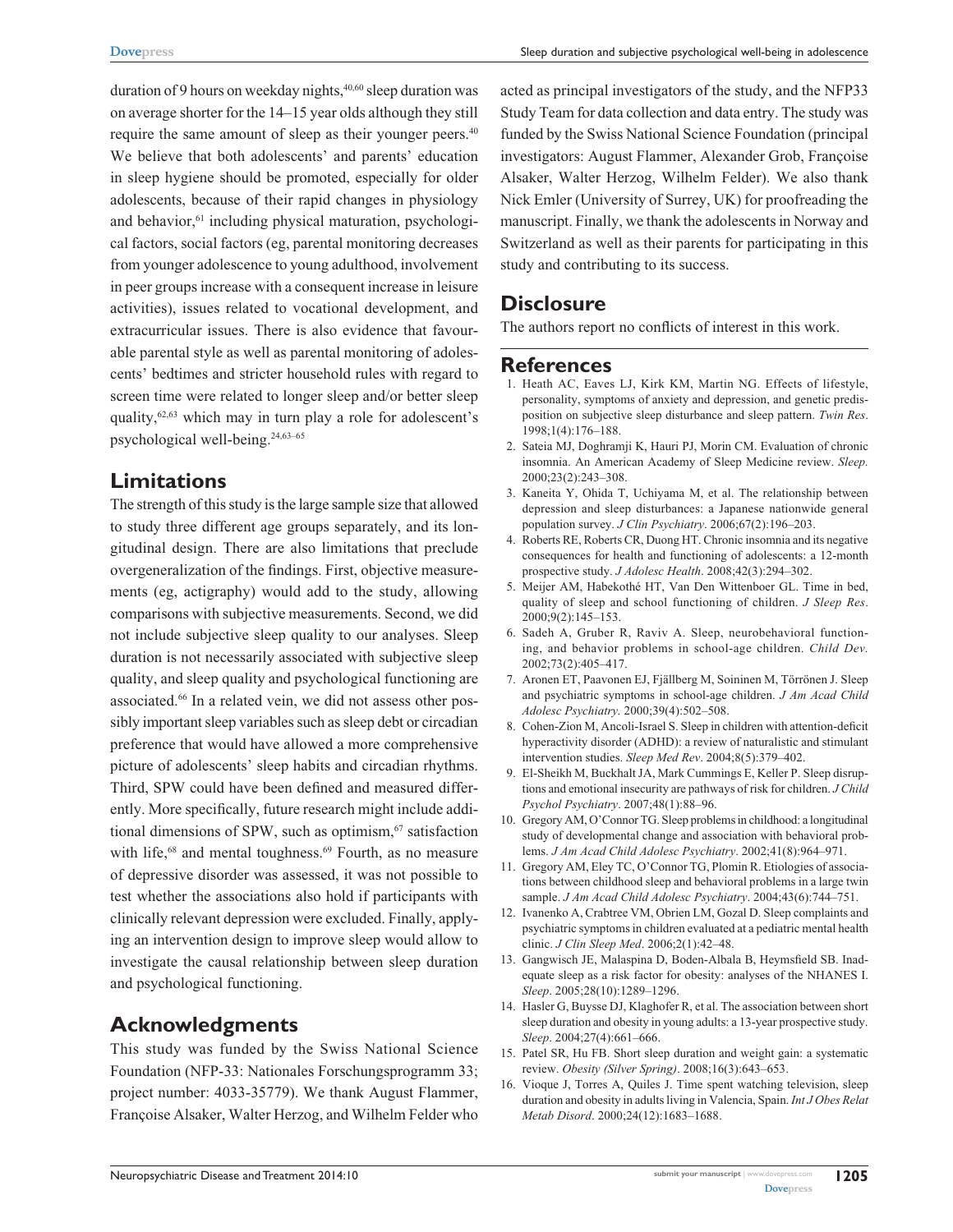- 17. Esposito M, Antinolfi L, Gallai B, et al. Executive dysfunction in children affected by obstructive sleep apnea syndrome: an observational study. *Neuropsychiatr Dis Treat*. 2013;9:1087–1094.
- 18. Carotenuto M, Esposito M, Parisi L, et al. Depressive symptoms and childhood sleep apnea syndrome. *Neuropsychiatr Dis Treat*. 2012;8:369–373.
- 19. Lund HG, Reider BD, Whiting AB, Prichard JR. Sleep patterns and predictors of disturbed sleep in a large population of college students. *J Adolesc Health*. 2010;46(2):124–132.
- 20. Dewald JF, Meijer AM, Oort FJ, Kerkhof GA, Bögels SM. The influence of sleep quality, sleep duration and sleepiness on school performance in children and adolescents: A meta-analytic review. *Sleep Med Rev*. 2010;14(3):179–189.
- 21. Curcio G, Ferrara M, De Gennaro L. Sleep loss, learning capacity and academic performance. *Sleep Med Rev*. 2006;10(5):323–337.
- 22. Perkinson-Gloor N, Lemola S, Grob A. Sleep duration, positive attitude toward life, and academic achievement: the role of daytime tiredness, behavioral persistence, and school start times. *J Adolesc*. 2013; 36(2):311–318.
- 23. Schabus M, Hödlmoser K, Gruber G, et al. Sleep spindle-related activity in the human EEG and its relation to general cognitive and learning abilities. *Eur J Neurosci*. 2006;23(7):1738–1746.
- 24. Talbot LS, McGlinchey EL, Kaplan KA, Dahl RE, Harvey AG. Sleep deprivation in adolescents and adults: changes in affect. *Emotion*. 2010;10(6):831–841.
- 25. Walker MP, van der Helm E. Overnight therapy? The role of sleep in emotional brain processing. *Psychol Bull*. 2009;135(5):731–748.
- 26. Dahl RE, Lewin DS. Pathways to adolescent health sleep regulation and behavior. *J Adolesc Health*. 2002;31(6 Suppl):175–184.
- 27. Brand S, Kirov R. Sleep and its importance in adolescence and in common adolescent somatic and psychiatric conditions. *Int J Gen Med*. 2011;4:425–442.
- 28. Colrain IM, Baker FC. Changes in sleep as a function of adolescent development. *Neuropsychol Rev.* 2011;21(1):5–21.
- 29. Jan JE, Reiter RJ, Bax MC, Ribary U, Freeman RD, Wasdell MB. Long-term sleep disturbances in children: a cause of neuronal loss. *Eur J Paediatr Neurol*. 2010;14(5):380–390.
- 30. Maret S, Faraguna U, Nelson AB, Cirelli C, Tononi G. Sleep and waking modulate spine turnover in the adolescent mouse cortex. *Nat Neurosci*. 2011;14(11):1418–1420.
- 31. Archbold KH, Pituch KJ, Panahi P, Chervin RD. Symptoms of sleep disturbances among children at two general pediatric clinics. *J Pediatr*. 2002;140(1):97–102.
- 32. Laberge L, Carrier J, Lespérance P, et al. Sleep and circadian phase characteristics of adolescent and young adult males in a naturalistic summertime condition. *Chronobiol Int*. 2000;17(4):489–501.
- 33. Owens JA, Spirito A, McGuinn M, Nobile C. Sleep habits and sleep disturbance in elementary school-aged children. *J Dev Behav Pediatr*. 2000;21(1):27–36.
- 34. Paavonen EJ, Aronen ET, Moilanen I, et al. Sleep problems of school-aged children: a complementary view. *Acta Paediatr*. 2000; 89(2):223–228.
- 35. Kaneita Y, Ohida T, Osaki Y, et al. Association between mental health status and sleep status among adolescents in Japan: a nationwide crosssectional survey. *J Clin Psychiatry*. 2007;68(9):1426–1435.
- 36. Fricke-Oerkermann L, Plück J, Schredl M, et al. Prevalence and course of sleep problems in childhood. *Sleep*. 2007;30(10):1371–1377.
- 37. Peter T, Roberts LW, Buzdugan R. Suicidal ideation among Canadian youth: a multivariate analysis. *Arch Suicide Res*. 2008;12(3): 263–275.
- 38. Moore M, Meltzer LJ. The sleepy adolescent: causes and consequences of sleepiness in teens. *Paediatr Respir Rev*. 2008;9(2):114–120; quiz 120.
- 39. Mercer PW, Merritt SL, Cowell JM. Differences in reported sleep need among adolescents. *J Adolesc Health.* 1998;23(5):259–263.
- 40. Carskadon MA, Harvey K, Duke P, Anders TF, Litt IF, Dement WC. Pubertal changes in daytime sleepiness. 1980. *Sleep*. 2002;25(6): 453–460.
- 41. Bonnet MH, Arand DL. We are chronically sleep deprived. *Sleep.*  1995;18(10):908–911.
- 42. Rajaratnam SM, Arendt J. Health in a 24-h society. *Lancet.* 2001; 358(9286):999–1005.
- 43. Iglowstein I, Jenni OG, Molinari L, Largo RH. Sleep duration from infancy to adolescence: reference values and generational trends. *Pediatrics*. 2003;111(2):302–307.
- 44. Lemola S, Schwarz B, Siffert A. Interparental conflict and early adolescents' aggression: is irregular sleep a vulnerability factor? *J Adolesc*. 2012;35(1):97–105.
- 45. Astill RG, Van der Heijden KB, Van Ijzendoorn MH, Van Someren EJ. Sleep, cognition, and behavioral problems in school-age children: a century of research meta-analyzed. *Psychol Bull*. 2012;138(6):1109–1138.
- 46. Wong ML, Lau EY, Wan JH, Cheung SF, Hui CH, Mok DS. The interplay between sleep and mood in predicting academic functioning, physical health and psychological health: a longitudinal study. *J Psychosom Res*. 2013;74(4):271–277.
- 47. Fredriksen K, Rhodes J, Reddy R, Way N. Sleepless in Chicago: tracking the effects of adolescent sleep loss during the middle school years. *Child Dev.* 2004;75(1):84–95.
- 48. Grob A, Lüthi R, Kaiser F, Flammer A, Mackinnon A, Wearing A. Berner Fragebogen zum Wohlbefinden Jugendlicher (BFW). [The Bern Subjective Well-Being Questionnaire for Adolescents (BFW)]. *Diagnostica.* 1991;37(1):66–75.
- 49. Olds T, Blunden S, Petkov J, Forchino F. The relationships between sex, age, geography and time in bed in adolescents: a meta-analysis of data from 23 countries. *Sleep Med Rev*. 2010;14(6):371–378.
- 50. Riemann D, Spiegelhalder K, Feige B, et al. The hyperarousal model of insomnia: a review of the concept and its evidence. *Sleep Med Rev*. 2010;14(1):19–31.
- 51. Baglioni C, Spiegelhalder K, Lombardo C, Riemann D. Sleep and emotions: a focus on insomnia. *Sleep Med Rev*. 2010;14(4): 227–238.
- 52. Haario P, Rahkonen O, Laaksonen M, Lahelma E, Lallukka T. Bidirectional associations between insomnia symptoms and unhealthy behaviours. *J Sleep Res*. 2013;22(1):89–95.
- 53. Arbus C, Cochen V. [Sleep changes with aging]. *Psychol Neuropsychiatr Vieil.* 2010;8(1):7–14. French [with English abstract].
- 54. Lehnkering H, Siegmund R. Influence of chronotype, season, and sex of subject on sleep behavior of young adults. *Chronobiol Int*. 2007;24(5):875–888.
- 55. Thorleifsdottir B, Björnsson JK, Benediktsdottir B, Gislason T, Kristbjarnarson H. Sleep and sleep habits from childhood to young adulthood over a 10-year period. *J Psychosom Res*. 2002;53(1):529–537.
- 56. Corbett RW, Middleton B, Arendt J. An hour of bright white light in the early morning improves performance and advances sleep and circadian phase during the Antarctic winter. *Neurosci Lett*. 2012;525(2):146–151.
- 57. Wehr TA. The durations of human melatonin secretion and sleep respond to changes in daylength (photoperiod). *J Clin Endocrinol Metab*. 1991;73(6):1276–1280.
- 58. Khalsa SB, Jewett ME, Cajochen C, Czeisler CA. A phase response curve to single bright light pulses in human subjects. *J Physiol*. 2003;549(Pt 3):945–952.
- 59. Arendt J. Biological rhythms during residence in polar regions. *Chronobiol Int*. 2012;29(4):379–394.
- 60. Hense S, Barba G, Pohlabeln H, et al. Factors that influence weekday sleep duration in European children. *Sleep*. 2011;34(5): 633–639.
- 61. Spear LP. The adolescent brain and age-related behavioral manifestations. *Neurosci Biobehav Rev*. 2000;24:417–463.
- 62. Gangwisch JE, Babiss LA, Malaspina D, Turner JB, Zammit GK, Posner K. Earlier parental set bedtimes as a protective factor against depression and suicidal ideation. *Sleep*. 2010;33(1):97–106.
- 63. Short MA, Gradisar M, Wright H, Lack LC, Dohnt H, Carskadon MA. Time for bed: parent-set bedtimes associated with improved sleep and daytime functioning in adolescents. *Sleep*. 2011;34(6): 797–800.